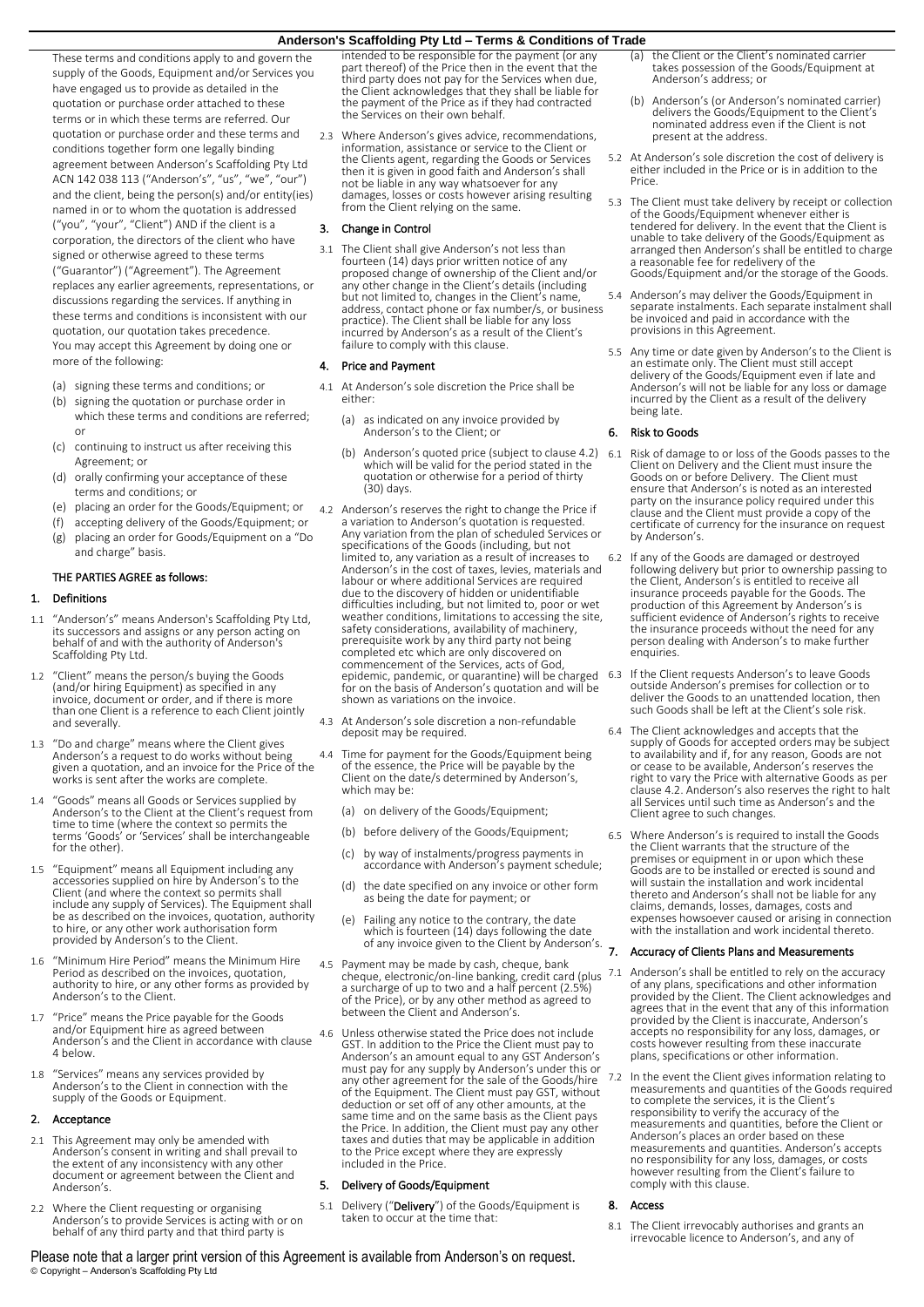Anderson's employees, assigns, or agents to enter any premises where Anderson's believes the Goods are kept and recover possession of the Goods if any amounts payable to Anderson's under this Agreement are overdue or if the Client otherwise breaches this Agreement.

- 8.2 The Client shall ensure that Anderson's, and any of Anderson's employees, assigns, or agents have clear and free access to the work site or any premises where the Goods are kept at all times to enable them to undertake the Services. Anderson's shall not be liable for any loss or damage to the site (including, without limitation, damage to pathways, driveways and concreted or paved or grassed areas) unless due to the negligence of Anderson's.
- 8.3 Anderson's may recover possession of any Goods in transit whether or not delivery has occurred if any amounts payable to Anderson's under this Agreement are overdue or if the Client otherwise breaches this Agreement.
- 8.4 If the Client fails to return the Equipment to Anderson's then Anderson's or Anderson's agent may (as the invitee of the Client) enter the premises owned, occupied or used by the Client, or any premises where the Equipment is situated and take possession of the Equipment, without being responsible for any damage thereby caused.

### 9. Title to Goods

- 9.1 Anderson's and the Client agree that ownership of the Goods shall not pass to the Client at any time and Anderson's will retain title to the Goods at all times while the Goods are in the possession of the Client. Receipt by Anderson's of any form of payment shall not be deemed to be payment until that form of payment has been honoured, cleared or recognised.
- 9.2 It is further agreed that:
	- (a) the Client is only a Bailee of the Goods and must return the Goods to Anderson's on request.
	- the Client holds the benefit of the Client's insurance of the Goods on trust for Anderson's and must pay to Anderson's the proceeds of any insurance in the event of the Goods being lost, damaged or destroyed.
	- (c) The Client must not sell, dispose, or otherwise part with possession of the Goods
	- (d) The Client should not convert or process the Goods or intermix them with other goods but if  $10.9$ the Client does so then the Client holds the resulting product on trust for the benefit of Anderson's and must sell, dispose of or return the resulting product to Anderson's as it so directs.
	- (e) The Client shall not charge or grant an encumbrance over the Goods nor grant nor otherwise give away any interest in the Goods while they remain the property of Anderson's.
	- (f) Anderson's may commence proceedings to recover the Price of the Goods sold notwithstanding that ownership of the Goods has not passed to the Client.

### 10. Personal Property Securities Act 2009 ("PPSA"), Security and Charge

- 10.1 In this clause, financing statement, financing change statement, security agreement, and security interest has the meaning given to it by the PPSA.
- 10.2 To the extent permitted by law, and for better securing payment of the Price plus any costs or charges, the Client and/or Guarantor hereby charges all of its real and personal present and after-acquired property in favour of Anderson's.
- 10.3 The Client and/or Guarantor acknowledges and agrees that this Agreement constitutes a security agreement for the purposes of the PPSA and creates a security interest in all:
	- (a) Goods/Equipment that has previously been supplied and that will be supplied in the future by Anderson's to the Client; and
	- b) its real and personal present and after-acquired 11.3 Anderson's acknowledges that nothing in this property.
- 10.4 The Client and Guarantor undertake to:
- promptly sign any further documents and/or provide any further information (such information to be complete, accurate and upto-date in all respects) which Anderson's may reasonably require to:
	- (i) register a financing statement or financing change statement in relation to a security interest on the Personal Property Securities Register;
	-
	- (iii) correct a defect in a statement referred to in clause 10.4(a)(i) or 10.4(a)(ii);
- (b) indemnify, and upon demand reimburse, Anderson's for all expenses incurred in registering a financing statement or financing change statement on the Personal Property Securities Register established by the PPSA or releasing any Goods/Equipment charged thereby, and any costs and disbursements including legal costs incurred in exercising Anderson's rights under this clause;
- (c) not register a financing change statement in respect of a security interest without the prior written consent of Anderson's;
- (d) not register, or permit to be registered, a financing statement or a financing change statement in relation to the Goods/Equipment in favour of a third party without the prior written consent of Anderson's;
- (e) Immediately advise Anderson's of any material change in its business practices of selling Goods which would result in a change in the nature of proceeds derived from such sales.
- 10.5 Anderson's, the Client and the Guarantor agree that sections 96, 115 and 125 of the PPSA do not apply to the security agreement created by this Agreement.
- 10.6 The Client and/or Guarantor waives their rights to receive notices under sections 95, 118, 121(4), 130, 132(3)(d) and 132(4) of the PPSA.
- 10.7 The Client and/or Guarantor waives their rights as a grantor and/or a debtor under sections 142 and 143 of the PPSA.
- 10.8 Unless otherwise agreed to in writing by Anderson's, the Client and/or Guarantor waives their right to receive a verification statement in accordance with section 157 of the PPSA.
	- The Client and/or Guarantor must unconditionally ratify any actions taken by Anderson's under clauses 10.4 to 10.6.
- 10.10 Subject to any express provisions to the contrary nothing in this Agreement is intended to have the effect of contracting out of any of the provisions of the PPSA.
- 10.11 The Client and/or Guarantor irrevocably appoints Anderson's and each director of Anderson's as the Client's Client and/or Guarantor's true and lawful attorney/s to perform all necessary acts to give effect to the provisions of this clause 10 including, but not limited to, signing any document on the Client's and/or Guarantor's behalf.

### 11. Defects, Warranties and Returns, Competition and Consumer Act 2010 (CCA)

- 11.1 The Client must inspect the Goods/Equipment on delivery and must within seven (7) days of delivery notify Anderson's in writing of any evident defect/damage, shortage in quantity, or failure to comply with the description or quote. The Client must notify any other alleged defect in the Goods/Equipment as soon as reasonably possible after any such defect becomes evident. Upon such notification the Client must allow Anderson's to inspect the Goods/Equipment.
- 11.2 Under applicable State, Territory and Commonwealth Law (including, without limitation the CCA), certain statutory implied guarantees and
	- warranties (including, without limitation the statutory guarantees under the CCA) may be implied into this Agreement (Non-Excluded Guarantees)
- Agreement purports to modify or exclude the Non-Excluded Guarantees.
- 11.4 Except as expressly set out in this Agreement or in respect of the Non-Excluded Guarantees,

Anderson's makes no warranties or other representations under this Agreement including but not limited to the quality or suitability of the Goods/Equipment. Anderson's liability in respect of these warranties is limited to the fullest extent permitted by law.

- 11.5 If the Client is a consumer within the meaning of the CCA, Anderson's liability is limited to the extent permitted by section 64A of Schedule 2.
- (ii) register any other document required to be 11.6 If Anderson's is required to replace the Goods under<br>registered by the PPSA; or build be this clause or the CCA, but is unable to do so,<br>Anderson's may refund any money paid for the Goods.
	- 11.7 If the Client is not a consumer within the meaning of the CCA, Anderson's liability for any defect or damage in the Goods is:
		- (a) limited to the value of any express warranty or warranty card provided to the Client by Anderson's at Anderson's sole discretion;
		- (b) limited to any warranty to which Anderson's is entitled, if Anderson's did not manufacture the Goods;
		- (c) Otherwise negated absolutely.
	- 11.8 Subject to this clause 11, returns will only be accepted provided that:
		- (a) the Client has complied with the provisions of clause 11.1; and
		- (b) Anderson's has agreed that the Goods are defective; and
		- (c) the Goods are returned within a reasonable time at the Client's cost (if that cost is not significant); and
		- The Goods are returned in as close a condition to that in which they were delivered as is possible.

11.9 Notwithstanding clauses 11.1 to 11.8 but subject to the CCA, Anderson's shall not be liable for any defect or damage which may be caused or partly caused by or arise as a result of:

- (a) the Client failing to properly maintain or store any Goods/Equipment;
- (b) the Client using the Goods/Equipment for any purpose other than that for which they were designed;
- (c) the Client continuing the use of the Goods/Equipment after any defect became apparent or should have become apparent to a reasonably prudent operator or user;
- (d) the Client failing to follow any instructions or guidelines provided by Anderson's;
- (e) Fair wear and tear, any accident, or act of God.
- 11.10 In the case of second hand Goods, unless the Client is a consumer under the CCA, the Client acknowledges that it has had full opportunity to inspect the second hand Goods prior to delivery and accepts them with all faults and that to the extent permitted by law no warranty is given by Anderson's as to the quality or suitability for any purpose and any implied warranty, statutory or otherwise, is expressly excluded. The Client acknowledges and agrees that Anderson's has agreed to provide the Client with the second hand Goods and calculated the Price of the second hand Goods in reliance of this clause 11.10.
- 11.11 Anderson's may in its absolute discretion accept non-defective Goods for return in which case Anderson's may require the Client to pay handling fees of up to twenty percent (20%) of the value of the returned Goods plus any freight costs.
- 11.12 Notwithstanding anything contained in this clause if Anderson's is required by a law to accept a return then Anderson's will only accept a return on the conditions imposed by that law.

### 12. Intellectual Property

- 12.1 Where Anderson's has designed, drawn or developed Goods/Equipment for the Client, then the copyright in any designs and drawings and documents shall remain the property of Anderson's.
- 12.2 The Client warrants that all designs, specifications or instructions given to Anderson's will not cause Anderson's to infringe any patent, registered design or trademark in the execution of the Client's order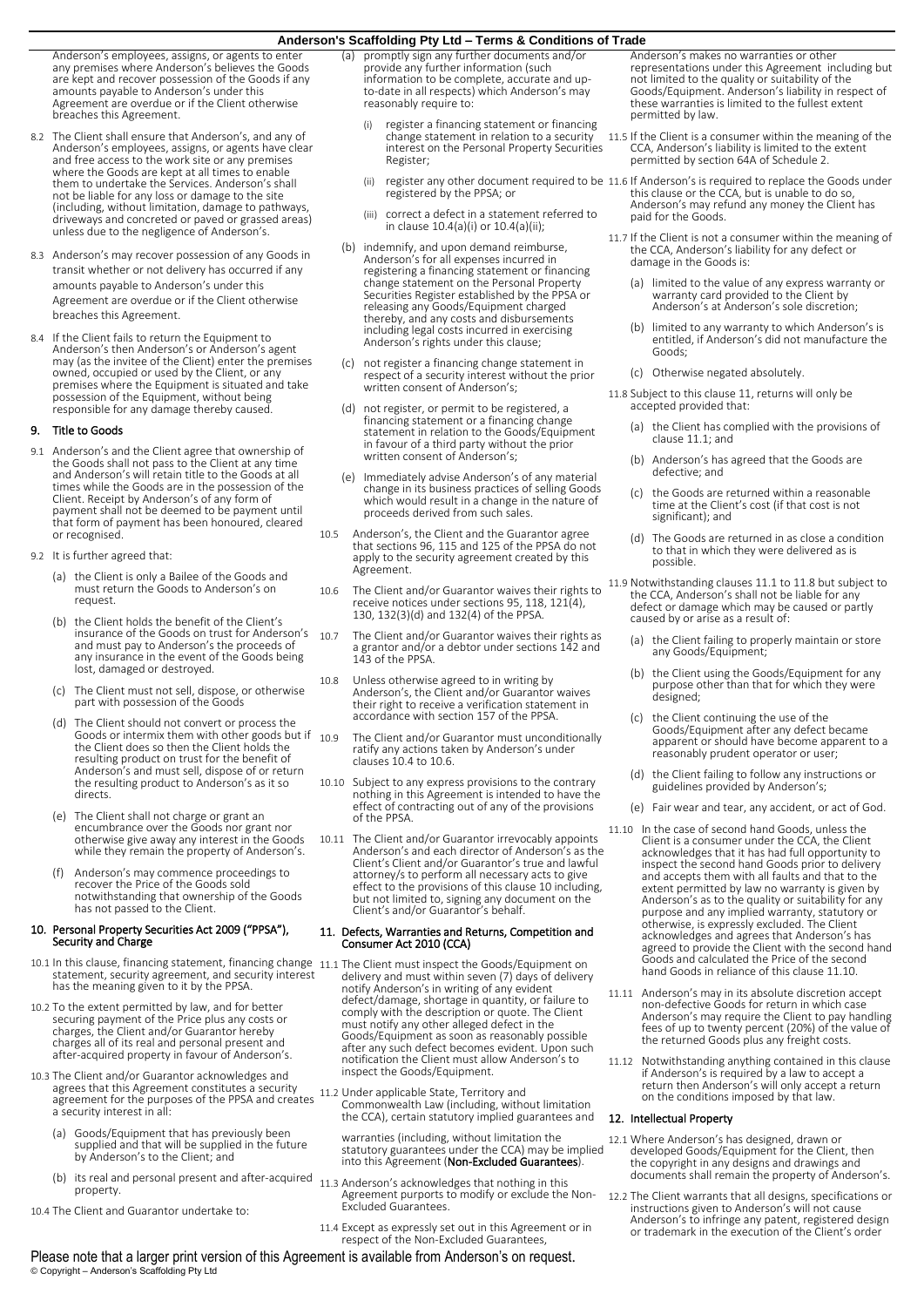and the Client agrees to indemnify Anderson's against any action taken by a third party against Anderson's in respect of any such infringement.

12.3 The Client agrees that Anderson's may (at no cost) use for the purposes of marketing or entry into any competition, any documents, designs, drawings or Goods/Equipment which Anderson's has created for the Client.

### 13. Default and Consequences of Default

- 13.1 Interest on overdue invoices shall accrue daily from the date when payment becomes due, until the date of payment, at a rate of two and a half percent 15.4 The Client agrees that personal credit information provided may be used and retained by Anderson's (2.5%) per calendar month (and at Anderson's sole discretion such interest shall compound monthly at such a rate) after as well as before any judgment.
- 13.2 If the Client owes Anderson's any money the Client shall indemnify Anderson's from and against all costs and disbursements incurred by Anderson's in recovering the debt (including but not limited to internal administration fees, legal costs on a solicitor and own client basis, Anderson's collection agency costs, and bank dishonour fees).
- 13.3 Without prejudice to any other remedies Anderson's may have, if at any time the Client is in breach of any obligation (including those relating to payment) under this Agreement Anderson's may suspend or terminate the supply of Goods/Equipment to the Client. Anderson's will not be liable to the Client for any loss or damage the Client suffers because Anderson's has exercised its rights under this clause.
- 13.4 Without prejudice to Anderson's other remedies at law Anderson's shall be entitled to cancel all or any part of any order of the Client which remains unfulfilled and all amounts owing to Anderson's shall, whether or not due for payment, become immediately payable if:
	- (a) any money payable to Anderson's becomes overdue, or in Anderson's opinion the Client will be unable to make a payment when it falls due;
	- (b) the Client becomes insolvent, convenes a meeting with its creditors or proposes or enters into an arrangement with creditors, or makes an assignment for the benefit of its creditors; or
	- (c)A receiver, manager, liquidator (provisional or otherwise) or similar person is appointed in respect of the Client or any asset of the Client.

### 14. Cancellation

- 14.1 Anderson's may cancel any Agreement to which this Agreement applies or cancel delivery of Goods/Equipment at any time before the Goods/Equipment are delivered by giving written notice to the Client. On giving such notice Anderson's shall repay to the Client any money paid by the Client for the Goods/Equipment. Anderson's shall not be liable for any loss or damage whatsoever arising from such cancellation.
- 14.2 In the event that the Client cancels delivery of Goods/Equipment the Client shall be liable for any and all loss incurred (whether direct or indirect) by Anderson's as a direct result of the cancellation (including, but not limited to, any loss of profits).
- 14.3 Cancellation of orders for Goods/Equipment made to the Client's specifications, or for non-stock list items, will definitely not be accepted once production has commenced, or an order has been placed.

### 15. Privacy Act 1988

- 15.1 The Client agrees for Anderson's to obtain from a credit reporting agency a credit report containing personal credit information about the Client in relation to credit provided by Anderson's.
- 15.2 The Client agrees that Anderson's may exchange information about the Client with those credit providers either named as trade referees by the Client or named in a consumer credit report issued by a credit reporting agency for the following purposes:
	- (a) to assess an application by the Client; and/or
	- (b) to notify other credit providers of a default by the Client; and/or
	- (c) to exchange information with other credit providers as to the status of this credit account, where the Client is in default with other credit providers; and/or

(d) To assess the creditworthiness of the Client.

The Client understands that the information exchanged can include anything about the Client's creditworthiness, credit standing, credit history or credit capacity that credit providers are allowed to exchange under the Privacy Act 1988.

- 15.3 The Client consents to Anderson's being given a consumer credit report to collect overdue payment on commercial credit (Section 18K (1)(h) Privacy Act 1988).
	- for the following purposes (and for other purposes as shall be agreed between the Client and Anderson's or required by law from time to time):
		- (a) the provision of Goods/Equipment; and/or
		- (b) the marketing of Goods/Equipment by Anderson's, its agents or distributors; and/or
		- (c) analysing, verifying and/or checking the Client's credit, payment and/or status in relation to the provision of Goods/Equipment; and/or
		- (d) processing of any payment instructions, direct debit facilities and/or credit facilities requested by the Client; and/or
		- (e) Enabling the daily operation of Client's account and/or the collection of amounts outstanding in the Client's account in relation to the Goods.
- 15.5 Anderson's may give information about the Client to a credit reporting agency for the following purposes:
	- (a) to obtain a consumer credit report about the Client;
	- (b) Allow the credit reporting agency to create or maintain a credit information file containing information about the Client.
- 15.6 The information given to the credit reporting agency may include:
	- (a) personal particulars (the Client's name, sex, address, previous addresses, date of birth, name of employer and driver's licence number);
	- (b) details concerning the Client's application for credit or commercial credit and the amount requested;
	- (c) advice that Anderson's is a current credit provider to the Client;
	- (d) advice of any overdue accounts, loan repayments, and/or any outstanding monies owing which are overdue by more than sixty (60) days, and for which debt collection action has been started;
	- (e) that the Client's overdue accounts, loan repayments and/or any outstanding monies are
	- information that, in the opinion of Anderson's, the Client has committed a serious credit infringement (that is, fraudulently or shown an intention not to comply with the Client's credit obligations);
	- (g) advice that cheques drawn by the Client for one hundred dollars (\$100) or more, have been dishonoured more than once;
	- (h) That credit provided to the Client by Anderson's has been paid or otherwise discharged.

## 16. Building and Construction Industry Security of Payments Act 1999

- 16.1 At Anderson's sole discretion, if there are any disputes or claims for unpaid Goods and/or Services then the provisions of the Building and Construction Industry Security of Payments Act 1999 may apply.
- 16.2 Nothing in this agreement is intended to have the affect of contracting out of any applicable provisions of the Building and Construction Industry Security of Payments Act 1999 of New South Wales, except to the extent permitted by the Act where applicable.

### 17. General

17.1 The failure by Anderson's to enforce any provision of this Agreement shall not be treated as a waiver of that provision, nor shall it affect Anderson's right to subsequently enforce that provision. If any provision of this Agreement shall be invalid, void, illegal or unenforceable the validity, existence, legality and

enforceability of the remaining provisions shall not be affected, prejudiced or impaired.

- 17.2 This Agreement and any Agreement to which it applies shall be governed by the laws of the state of New South Wales in which Anderson's has its principal place of business, and are subject to the jurisdiction of the courts of Newcastle in that state.
- 17.3 Subject to clause 11 Anderson's shall be under no liability whatsoever to the Client for any indirect and/or consequential loss and/or expense (including loss of profit) suffered by the Client arising out of a breach by Anderson's of this Agreement (alternatively Anderson's liability shall be limited to damages which under no circumstances shall exceed the Price of the Goods/Equipment hire).
- 17.4 The Client shall not be entitled to set off against, or deduct from the Price, any sums owed or claimed to be owed to the Client by Anderson's nor to withhold payment of any invoice because part of that invoice is in dispute.
- 17.5 Anderson's may license or sub-contract all or any part of its rights and obligations without the Client's consent.
- 17.6 The Client agrees that Anderson's may amend this Agreement at any time. If Anderson's makes a change to this Agreement, then that change will take effect from the date on which Anderson's notifies the Client of such change. The Client will be taken to have accepted such changes if the Client makes a further request for Anderson's to provide Goods/Equipment to the Client.
- 17.7 Notwithstanding any other provision of this Agreement, and to the maximum extent permitted by law:
	- (a) the Client's obligations under any Agreement of which this Agreement forms part (including obligations to pay the Price to Anderson's) remain unaffected by; and
	- (b) the Goods/Equipment will remain "on hire" during any, act of God, poor or wet weather conditions, war, terrorism, pandemic, epidemic, quarantine, or period during which access to the site is limited by safety considerations, availability of machinery or pre-requisite work by any third party not being completed, strike, lock-out, industrial action, fire, flood or storm.
- 17.8 Anderson's is not liable for any loss, negligence or default under any Agreement to which this Agreement applies caused or contributed to by any act of God, poor or wet weather conditions, war, terrorism, pandemic, epidemic, quarantine,<br>limitations to accessing the site, safety<br>considerations, availability of machinery or pre-<br>considerations, availability of machinery or pre-<br>requisite work by any third party not flood, storm or other event beyond Anderson's reasonable control..
- no longer overdue in respect of any default that <sub>17.9</sub> The Client warrants that it has the power to enter<br>into this agreement and has obtained all necessary authorisations to allow it to do so, it is not insolvent, and that this agreement creates binding and valid legal obligations on it.

### 18. Guarantee and Indemnity by Director(s), Trustee(s) and Guarantor

18.1 In consideration of Anderson's Agreement to provide Goods/Equipment and/or Services to you, the Guarantors unconditionally guarantee to Anderson's the due and punctual performance by the Client of all of its obligations under each and every Agreement including, without limiting the<br>generality of the foregoing, the payment by you of<br>all moneys, which term includes, without limitation,<br>principal, fees, interest and costs payable or<br>repayable (whether pres Agreement and the Guarantors promise to pay to Anderson's on demand all moneys which the Client

defaults in paying under any Agreement including all moneys arising by way of costs, expenses, bank charges, losses or damages incurred by arising from any default by the Client under or relating to any Agreement.

18.2 If any payment made by or on behalf of the Client is alleged to be void or voidable by any liquidator or similar office of the Client under any law related to insolvency, the Guarantor agrees to indemnify Anderson's against any costs or losses it may incur with such claim.